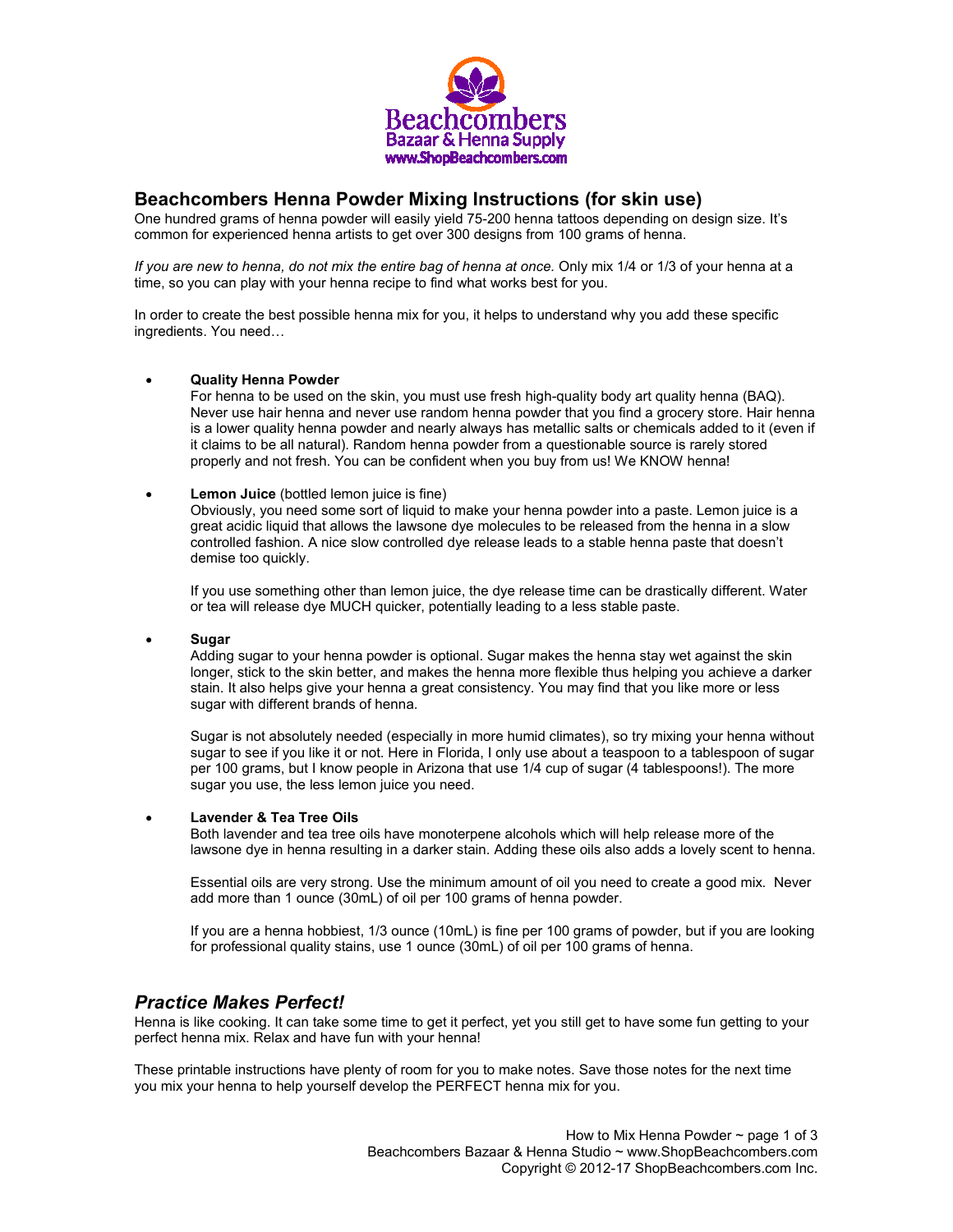

# **Super Simple Beachcombers Henna Recipe 1 Step Henna Recipe**

*If you are new to henna, do not mix the entire bag of henna at once.* Only mix 1/4 or 1/3 of your henna at a time, so you can play with your henna recipe to find what works best for you.

100 grams quality henna powder Lemon Juice (1-1 1/2 cups or so) Sugar (none or up to 2 Tablespoons) Equal Parts Lavender & Tea Tree Oils (1/3-1oz)

- 1. Put henna, sugar, essential oils, and lemon juice in a bowl and mix until you reach a thick mashed potato consistency. I use a glass mixing bowl as it cleans up easily and doesn't stain or retain scent.
- 2. Cover with plastic wrap, pressing the wrap down on top of the henna until it touches the paste.
- 3. Set aside to await dye release. If you use the henna right away, it will NOT leave a stain. Dye release time vary according to the type of henna you use, what you mix the henna with, and the temperature. The warmer it is the quicker the dye release. Colder temperatures require longer time.

**ORa Rajasthani**: generally 6-16 hours **Jamila Henna**: generally 24-36 hours **General Henna**: generally 4-24 hours

4. Check for dye release every 4-6 hours.

Place a dot of henna on the heel of your hand and wait exactly 5 minutes then wipe it away. If you have a nice orange stain, you have achieved dye release.

When checking dye release, check it for the exact same amount of time and on the same part of the hand EVERY time, so that you learn what color good dye release looks like on YOUR skin.

- 5. Once dye release has been verified, add more lemon juice to reach the consistency that you personally like. You are looking for something along the lines of stirred yogurt or really thick cake batter. Ideally, the henna should slightly ribbon off your spoon forming peaks that very slowly slump. Try different consistencies to see what you like best. You may prefer a thicker or a thinner henna.
- 6. Once your consistency is perfect, strain your henna if you wish (straining is optional). Put the henna paste in individual cones and freeze until you are ready to use.